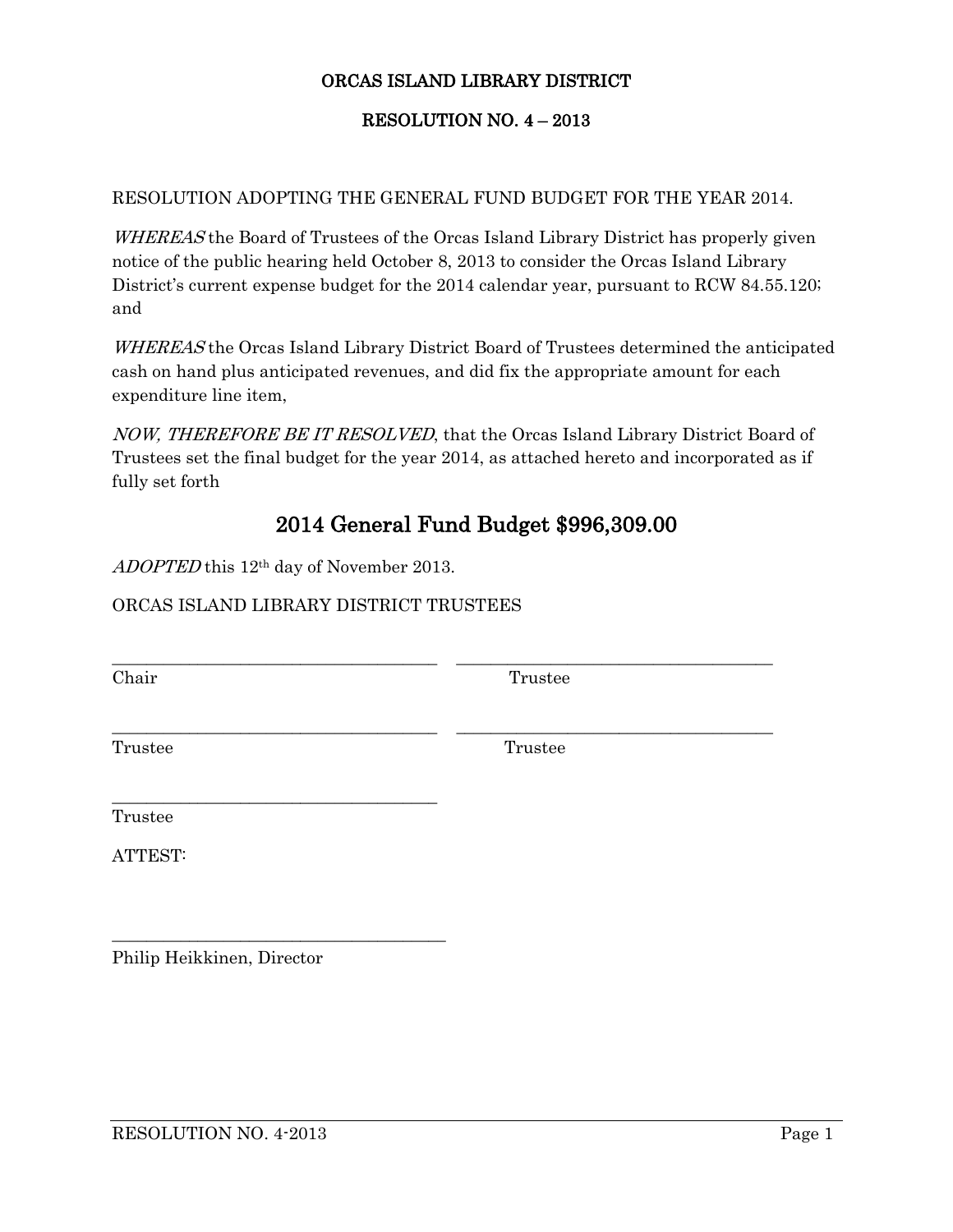| REVENUE:            |                             |              |
|---------------------|-----------------------------|--------------|
| 308.00.00.0000      | Beginning Cash              | \$354,260    |
| 311.10.00.0000      | Property Tax Revenue        | \$575,075    |
| 312.10.00.0000      | Timber Tax                  | \$46         |
| 317.20.00.0000      | Leasehold Tax               | \$911        |
| 336.02.31.0000      | DNR Pay In Lieu of Tax      | \$741        |
| 341.60.11.0000      | Copies                      | \$4,594      |
| 341.71.10.0000      | Sale to Patrons             | \$676        |
| 347.20.10.0000      | ILL                         | \$141        |
| 347.20.11.0000      | Non Resident Fee            | \$733        |
| 347.20.12.0000      | Library Card                | \$65         |
| 359.70.10.0000      | Lost or Damaged Item        | \$1,794      |
| 361.11.07.0000      | <b>Investment Interest</b>  | \$573        |
| 362.40.10.0000      | <b>Meeting Room Fees</b>    | \$800        |
| 367.11.01.0001      | <b>Patron Donations</b>     | \$3,000      |
| 367.11.02.0008      | Donation - OED              | \$450        |
| 367.11.03.0003      | Donation - OICF             | \$500        |
| 367.11.04.0000      | Donation for Serials        | \$400        |
| 367.11.05.0002      | Donation - Adult Book       | \$1,000      |
| 367.11.05.0003      | Donation - Children's Books | \$1,000      |
| 367.11.07.0001      | Friends' Annual Gift        | \$40,000     |
| 367.11.08.0001      | Lundeen Endowment           | \$3,700      |
| 367.11.08.0002      | Moran Endowment             | \$450        |
| 367.11.08.0003      | Schwarz Endowment           | \$450        |
| 367.11.08.0005      | Chantiny Endowment          | \$1,200      |
| 367.11.08.0006      | Stupke Endowment            | \$850        |
| 367.11.08.0007      | Gropper Endowment           | \$1,300      |
| 367.11.08.0008      | Library Endowment           | \$700        |
| 367.11.09.0001      | Memorials                   | \$500        |
| 369.90.20.0000      | Reimbursements              | \$200        |
| 369.90.30.000       | Refunds                     | \$200        |
|                     | Total:                      | \$996,309.00 |
| <b>EXPENDITURES</b> |                             |              |
| 508.80.00.0000      | <b>Ending Net Cash</b>      | \$47,539     |
| 508.80.00.0002      | Savings Fund                | \$126,244    |
| 508.80.00.0004      | Capital Reserve Fund        | \$83,963     |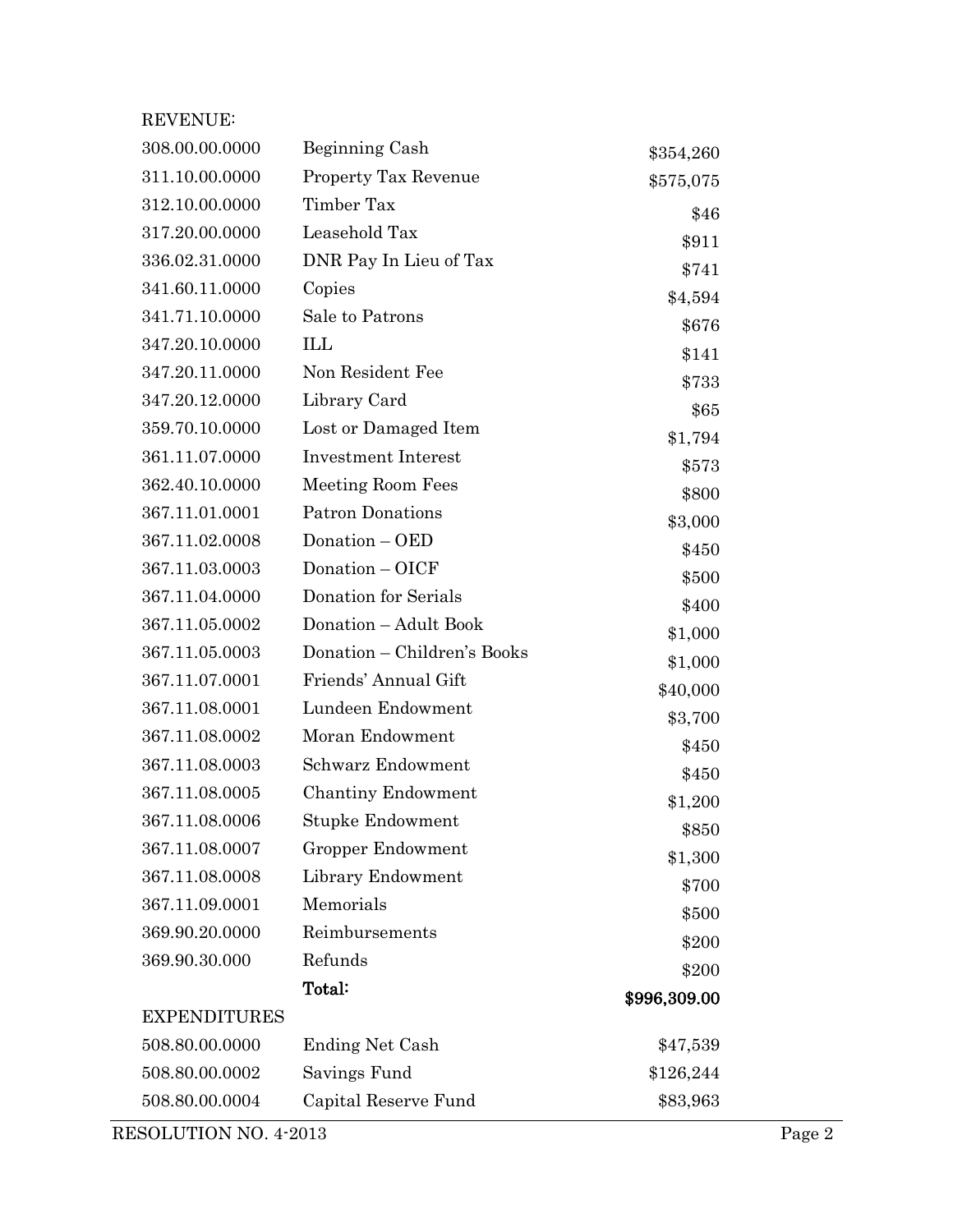| 508.80.00.0005 | Technology Accrual Fund       | \$48,267 |
|----------------|-------------------------------|----------|
| 508.80.00.0006 | Property Tax Reserve Fund     | \$6,000  |
| 508.80.00.0007 | Newspaper Project Reserve     | \$5,354  |
| 572.10.10.2001 | Library Director              | \$85,461 |
| 572.10.10.2004 | Admin Services Coord.         | \$33,026 |
| 572.10.20.0001 | Admin FICA Benefits           | \$9,076  |
| 572.10.20.0002 | Admin LABOR & INDUSTRIE       | \$885    |
| 572.10.20.0003 | Admin Retirement Ben.         | \$10,889 |
| 572.10.20.0006 | Admin Medical Benefit         | \$13,483 |
| 572.10.20.0009 | Admin Unemployment Ben.       | \$237    |
| 572.10.20.0010 | Admin Deferred Comp.          | \$144    |
| 572.10.20.0022 | Med Flight Insurance          | \$158    |
| 572.10.41.2001 | Consultant Prof. Serv.        | \$2,000  |
| 572.10.41.2002 | SJC Acct. Prof. Serv.         | \$2,766  |
| 572.10.41.2003 | <b>Attorney Fees</b>          | \$500    |
| 572.10.41.2004 | Memberships                   | \$916    |
| 572.10.41.2005 | Paid Ads/Legals               | \$500    |
| 572.10.46.2002 | $D$ & O Liability             | \$2,080  |
| 572.10.49.2004 | Taxes & Fees                  | \$1,294  |
| 572.20.10.2002 | Public Serv Librarian 1       | \$48,831 |
| 572.20.10.2003 | Public Serv Librarian 2       | \$33,775 |
| 572.20.10.2005 | Special Projects              | \$4,000  |
| 572.20.10.2021 | Public Serv Librarian 3       | \$42,409 |
| 572.20.10.2022 | Library Associate I           | \$12,568 |
| 572.20.10.2023 | Network Administrator         | \$34,438 |
| 572.20.10.2025 | Substitutes                   | \$2,000  |
| 572.20.10.2026 | Public Serv Librarian 4       | \$38,568 |
| 572.20.20.0001 | <b>FICA Benefits</b>          | \$16,591 |
| 572.20.20.0002 | <b>LABOR &amp; INDUSTRIES</b> | \$2,425  |
| 572.20.20.0003 | <b>Retirement Benefits</b>    | \$19,904 |
| 572.20.20.0006 | Medical Ins. Benefit          | \$27,040 |
| 572.20.20.0009 | Un-employment Benefits        | \$433    |
| 572.20.20.0010 | Deferred Compensation         | \$72     |
| 572.20.20.0022 | Medflight Insurance           | \$474    |
| 572.20.31.2001 | Library Supplies              | \$4,220  |
| 572.20.31.2002 | Promotional Items             | \$506    |
| 572.20.31.2005 | Computer Supplies/Parts       | \$2,049  |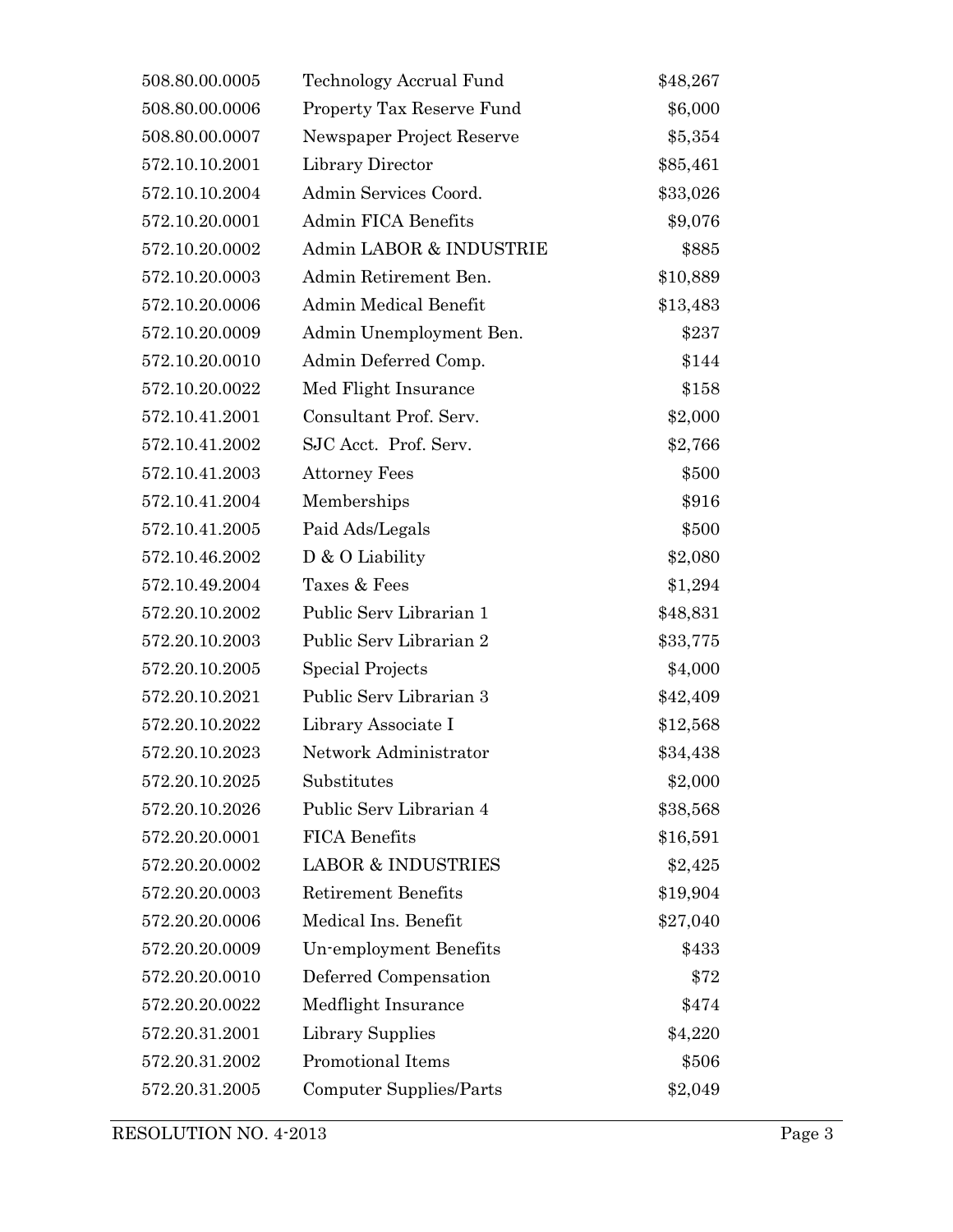| 572.20.31.2006 | Computer Software              | \$1,387  |
|----------------|--------------------------------|----------|
| 572.20.31.2007 | Audio Visual (DVD & CD)        | \$1,818  |
| 572.20.31.2015 | Library Cards/Barcodes         | \$454    |
| 572.20.31.2016 | Processing/Binding             | \$3,535  |
| 572.20.31.2017 | Copier paper                   | \$1,115  |
| 572.20.31.2018 | Print/Graphic-ltrhead          | \$909    |
| 572.20.31.2019 | Childrens Prog Supplies        | \$7      |
| 572.20.31.2021 | <b>Adult Program Supplies</b>  | \$2,221  |
| 572.20.34.0008 | Music                          | \$500    |
| 572.20.34.0009 | Microflim                      | \$1,400  |
| 572.20.34.0010 | <b>Online Databases</b>        | \$4,500  |
| 572.20.34.1001 | Young Adult Books              | \$1,400  |
| 572.20.34.1002 | YA Multi-Media                 | \$1,000  |
| 572.20.34.1003 | YA Audio Books                 | \$300    |
| 572.20.34.1004 | YA Ebooks                      | \$50     |
| 572.20.34.1005 | YA Print Periodicals           | \$200    |
| 572.20.34.1006 | YA Elect Periodicals           | \$50     |
| 572.20.34.2001 | <b>Adult Books</b>             | \$27,350 |
| 572.20.34.2002 | Adult Multi-Media              | \$5,000  |
| 572.20.34.2003 | <b>Adult Audio Book</b>        | \$5,000  |
| 572.20.34.2004 | <b>Adult Ebooks</b>            | \$1,200  |
| 572.20.34.2005 | <b>Adult Print Periodicals</b> | \$4,700  |
| 572.20.34.2006 | Adult Elect. Periodical        | \$200    |
| 572.20.34.2007 | <b>Adult Large Print</b>       | \$50     |
| 572.20.34.3001 | Childrens Books                | \$10,000 |
| 572.20.34.3002 | Childrens Multi-Media          | \$2,000  |
| 572.20.34.3003 | Childrens Audio Book           | \$2,998  |
| 572.20.34.3004 | Childrens Ebook                | \$1      |
| 572.20.34.3005 | <b>Child Print Periodicals</b> | \$350    |
| 572.20.34.3006 | Child Elect Periodical         | \$1      |
| 572.20.34.4011 | Lundeen Endowment              | \$3,500  |
| 572.20.34.4012 | <b>Chanity Endowment</b>       | \$1,000  |
| 572.20.34.4013 | Schwarz Endowment              | \$400    |
| 572.20.34.4014 | Stupke Endowment               | \$800    |
| 572.20.34.4015 | Friends of the Library         | \$5,000  |
| 572.20.34.4016 | Gropper Endowment              | \$1,000  |
| 572.20.35.2002 | Office Equip. & Furn.          | \$2,582  |